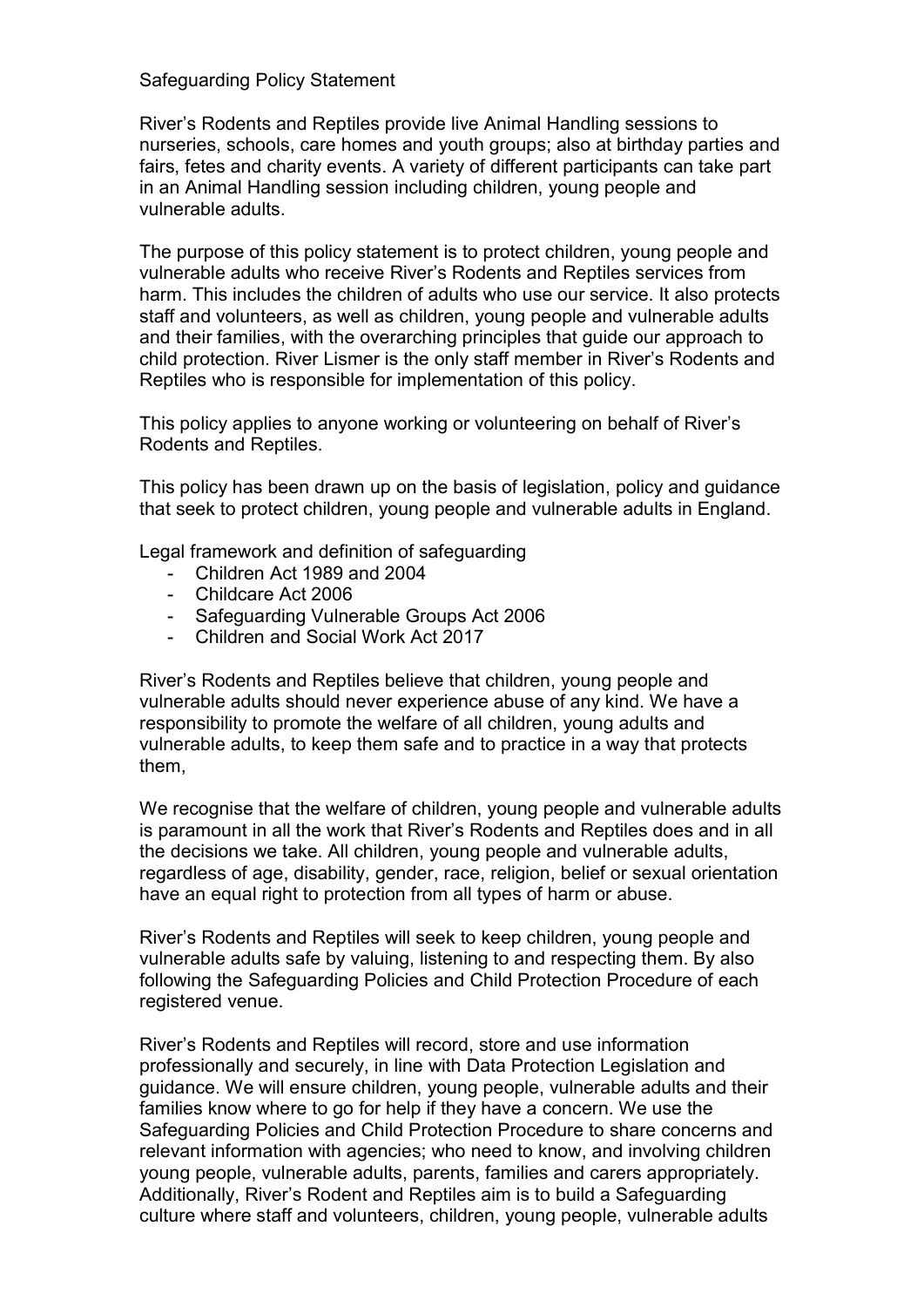and their families, treat each other with respect and are comfortable about sharing concerns.

River's Rodents and Reptiles will use our procedures to manage any allegation against staff and volunteers appropriately. In addition we have effective complaints and whistleblowing measures in place.

We will ensure an anti-bullying environment is created and maintained through our service, and have a policy and procedure in place to help us deal effectively with any bullying that does arise. Also, we will provide a safe physical environment for our children, young people and vulnerable adults, staff and volunteers, by applying health and safety measures in accordance with the law and regulatory guidance.

Supporting documents –

| 1. Dealing with disclosures and concerns about a child, young person or<br>vulnerable adult. |  |
|----------------------------------------------------------------------------------------------|--|
|                                                                                              |  |
|                                                                                              |  |
|                                                                                              |  |
|                                                                                              |  |
|                                                                                              |  |
|                                                                                              |  |
|                                                                                              |  |
| 4.5 Details of unacceptable behaviour when working with children, young                      |  |
|                                                                                              |  |
|                                                                                              |  |
| 5. Behaviour codes for children, young people and vulnerable adult7                          |  |
|                                                                                              |  |
|                                                                                              |  |
| 5.2 Children, young people and vulnerable adults should not -7                               |  |
|                                                                                              |  |
|                                                                                              |  |
|                                                                                              |  |
|                                                                                              |  |
|                                                                                              |  |
|                                                                                              |  |
|                                                                                              |  |
|                                                                                              |  |
|                                                                                              |  |
|                                                                                              |  |
|                                                                                              |  |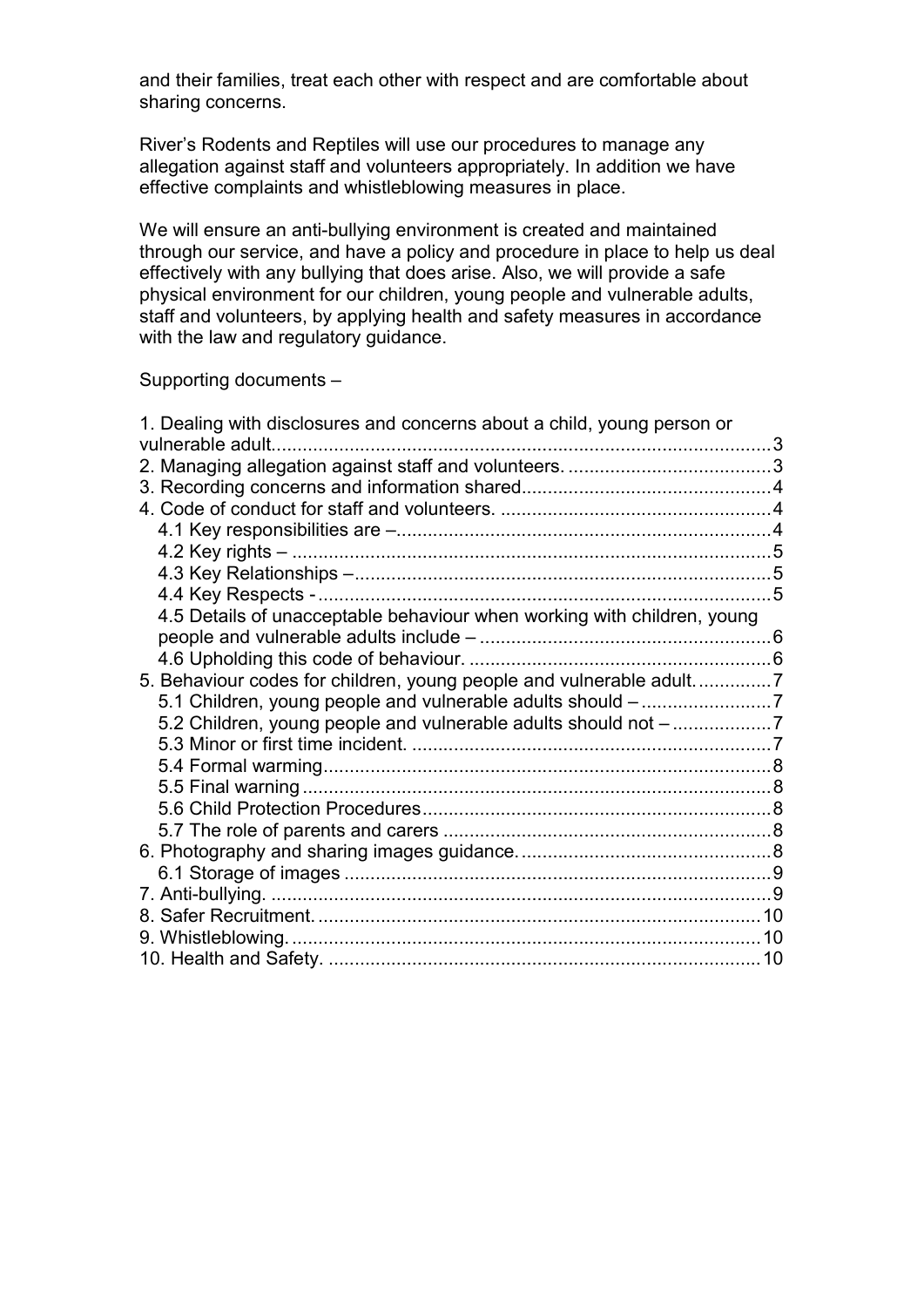## 1. Dealing with disclosures and concerns about a child, young person or vulnerable adult.

River's Rodents and Reptiles will continuously review child protection policies, practice and procedures. I will display information about Childline and NSPCC so that children, young people, vulnerable adults, parents and carers know where they can go for help and advice.

If a child, young person or vulnerable adult tells River Lismer they have experienced abuse, it is important to reassure them that they have done the right thing in telling me, making sure they know abuse is never their fault.

Reporting any disclosures and concerns must first be made to the senior member of staff at the venue who has booked my service; and then following the venues own Safeguarding Policy and Child Protection Procedure.

## 2. Managing allegation against staff and volunteers.

If an allegation is made against anyone working or volunteering for River's Rodents and Reptiles the response must be sensitively and promptly dealt with

All facts of the allegation must be gathers and written down in relation to -

- Behaving in a way that has harmed, or may have harmed a child, young person or vulnerable adult.
- Committed a criminal offence against, or related to a child, young person or vulnerable adult.
- Behaved towards a child, young person or vulnerable adult in a way that indicates they are unsuitable to work with children, young people and vulnerable adults.

River Lismer will liaise with the Local Child Protection Service, NSPCC and in serious allegations the police.

Every effort should be made to maintain the confidentiality of all parties while an allegation or concern is being investigated. Considerations on how best to support the child, young person or vulnerable adult involved, their parents or carers, and the individual who have has an allegation made against them, will be discussed with the Local Authority Child Protection Services.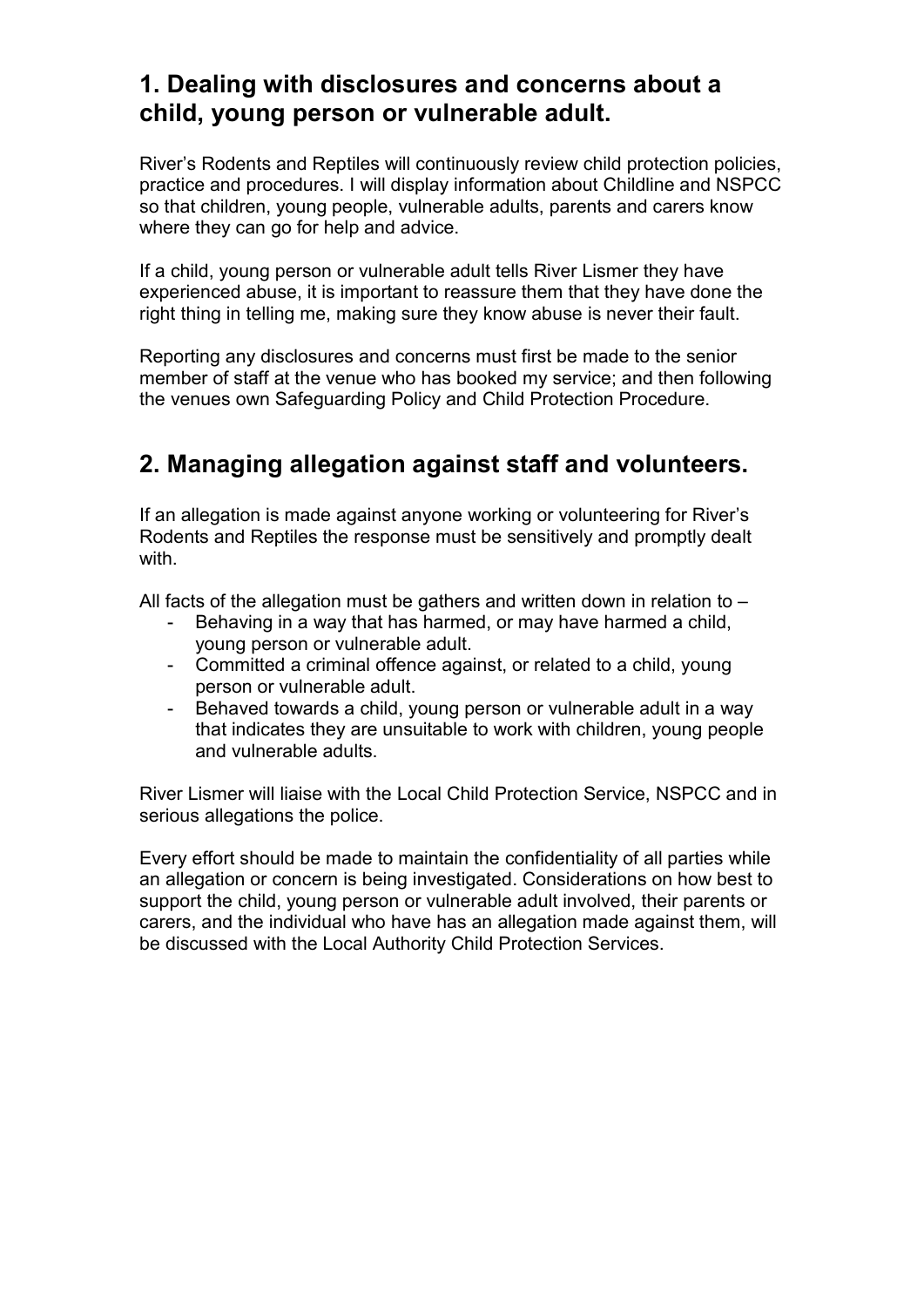## 3. Recording concerns and information shared.

River Lismer will make accurate and detailed notes about any concerns there are for a child, young person or vulnerable adult and will share these with the senior member of staff at the venue who has booked the service.

- The child's, young persons or vulnerable adults name, age and address.
- What the child, young person or vulnerable adult said or did that gave you cause for concern.
- Any information the child, young person or vulnerable adult has given about the alleged abuser.
- Details of how the allegations have been followed up and investigated.
- Decisions made about the allegation and the actions taken.

If a member of staff or volunteer is being removed from the organisation because they pose a risk of harm, or they would have but the member of staff or volunteer has resigned or left. It is a legal duty to inform the relevant disclosure and barring agency, failure to do this is a criminal offence.

## 4. Code of conduct for staff and volunteers.

This behaviour code outlines the conduct that River's Rodents and Reptiles expects from all staff and volunteers who undertake duties for the organisation, whether paid or unpaid.

The behaviour code aims to help protect children, young people and vulnerable adults from abuse and reduce the possibility of unfounded allegations being made.

River's Rodents and Reptiles is responsible for making sure everyone taking part in our service has seen, understood and agreed to follow the code of behaviour, and that they understand the consequences of inappropriate behaviour.

The role of River Lismer within River's Rodents and Reptiles is full duty of care towards the children, young people and vulnerable adults we work with. River Lismer is seen as a role model and is expected to act appropriately.

### 4.1 Key responsibilities are –

- To prioritising the welfare of children and young people
- To providing a safe environment for children, young people and vulnerable adults, by ensuring equipment is used safely and for its intended purpose.
- Having good awareness of issues to do with Safeguarding Policy and Child Protection Procedure and taking action where appropriate.
- To follow the policy and procedure written in this document
- To stay within the law at all times.
- To be a model of good behaviour for children, young people and vulnerable adults to follow.
- To challenge all unacceptable behaviour and reporting any breaches of the behaviour code to a senior member of staff at the venue.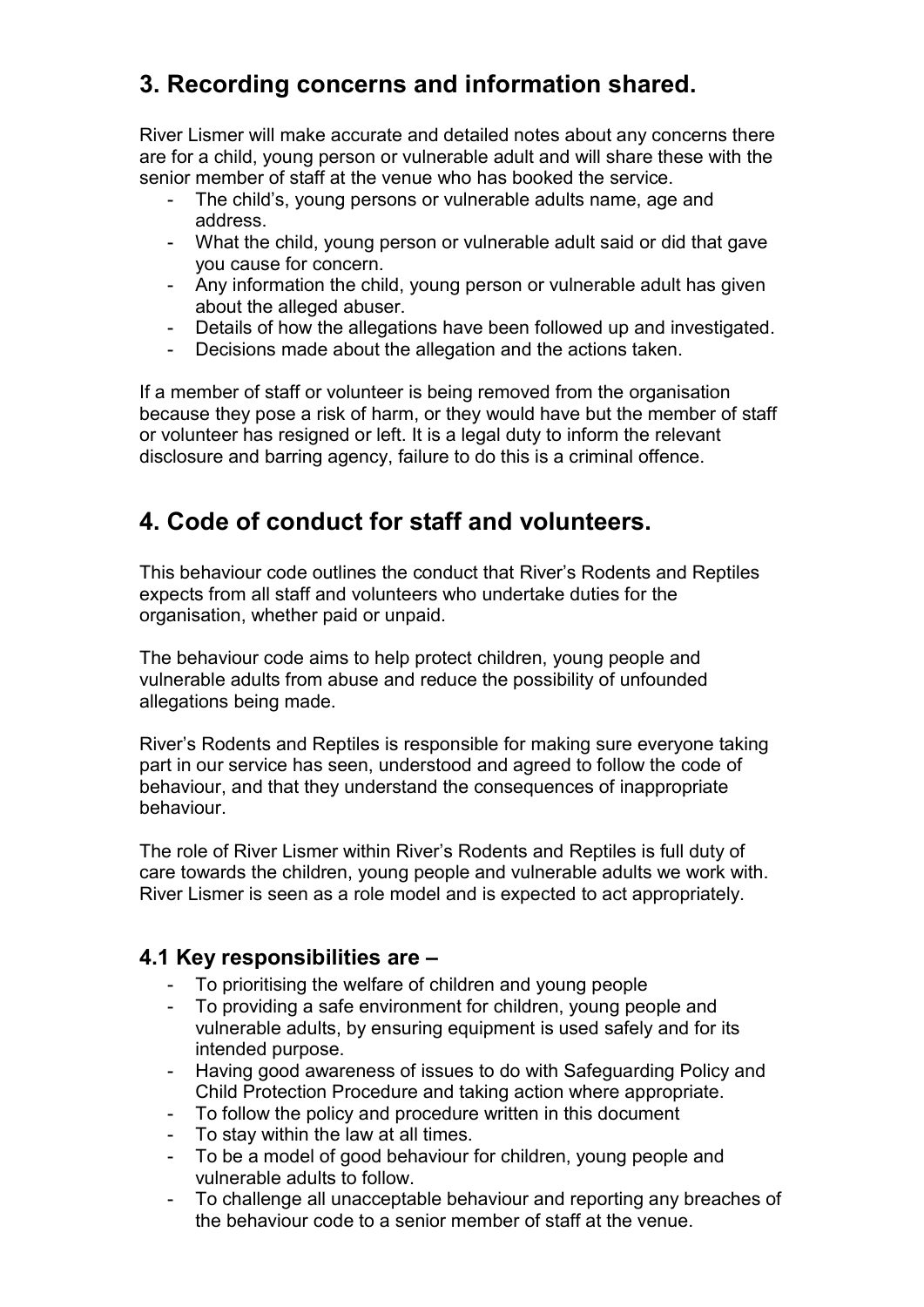- By reporting all concerns about abusive behaviour, following the Safeguarding Policy and Child Protection Procedures, this includes behaviour being displayed by an adult or child, young person or vulnerable adult and directed at anyone of any age.

### 4.2 Key rights –

- To treat children, young people and vulnerable adults fairly and without prejudice or discrimination.
- To understand that children, young people and vulnerable adults are individuals with individual needs.
- To respect the differences in gender, sexual orientation, culture, race, ethnicity, disability and religious belief systems; and appreciate that all participants bring something valuable and different to the group or organisation.
- To challenge discrimination and prejudice.
- To encourage children, young people and vulnerable adults to speak out about attitudes or behaviour that makes them uncomfortable.

### 4.3 Key Relationships –

- Communication to children, young people and vulnerable adults are based on openness, honesty, trust and respect.
- To avoid favouritism.
- To be patient with others.
- To exercise caution when discussing sensitive issues with children, young people and vulnerable adults.
- To ensure the contact with children, young people and vulnerable adults is appropriate and relevant to the work of the service.
- To ensure there is always more that one adult present during activities with children, young people and vulnerable adults. If a situation arises where River Lismer is alone with a child, young person or vulnerable adult, they must ensure that they are within sight or hearing of another adult.
- River Lismer will never be required to provide personal care to any child, young person or vulnerable adult, in an emergency a venue staff member will be alerted of the issue.

### 4.4 Key Respects -

- Children, young people and vulnerable adults should be listen to and respect at all times.
- Children, young people and vulnerable adults are valued and their contributions taken seriously.
- Children, young people and vulnerable adults have the right to respect their personal privacy.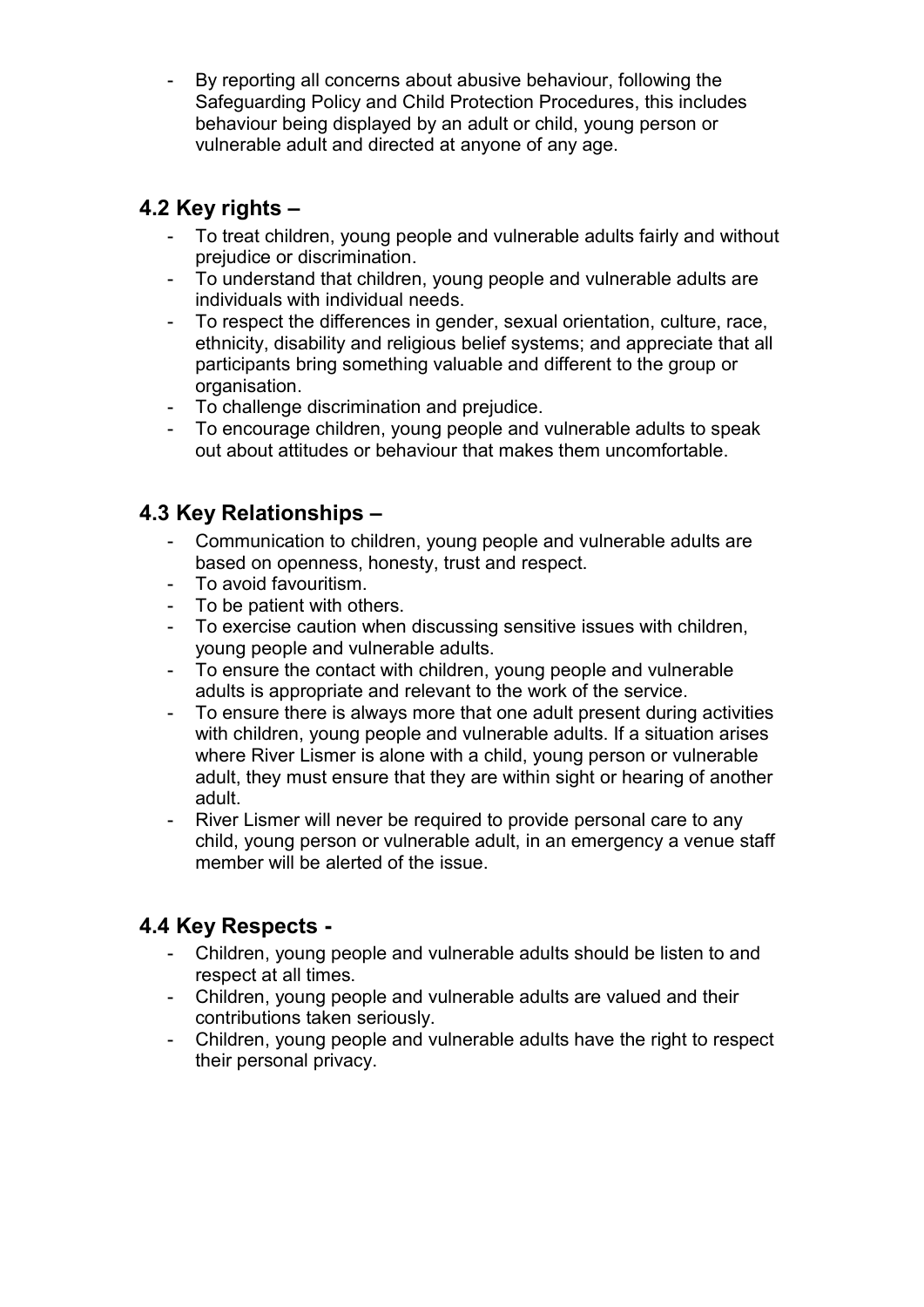### 4.5 Details of unacceptable behaviour when working with children, young people and vulnerable adults include –

- Concerns or allegations must not go unreported.
- Smoke, consume alcohol or illegal substances is forbidden.
- The development of inappropriate relationships with children, young people and vulnerable adults is forbidden.
- Inappropriate promises must not be made to children, young people and vulnerable adults.
- Any behaviour that is in any way abusive, including having any form of sexual contact with a child, young person or vulnerable adult is forbidden.
- Not letting children, young people and vulnerable adults have any personal contact details or have contact with them via social media.
- Any act that can be perceived as threatening or intrusive; including be patronising or belittling to children, young people and vulnerable adults is forbidden. In addition, to making sarcastic, insensitive, derogatory or sexual suggestive comments or gestures to or in front of children. young people and vulnerable adults.

### 4.6 Upholding this code of behaviour.

River Lismer of River's Rodents and Reptiles will ensure that they follow this code of behaviour.

If anyone has a serious allegation or complaint about River Lismer with regards to their behaviour whilst undertaking a service under River's Rodents and Reptiles then the Local Authority Child Protection Services or the police must be informed.

NSPCC Helpline 0808 800 5000

Kent County Council – Report abuse

Concern about an adult – 03000 416161 Concern about a child or young person – 03000411111

Email social.services@kent.gov.uk

Police Non Emergency – 101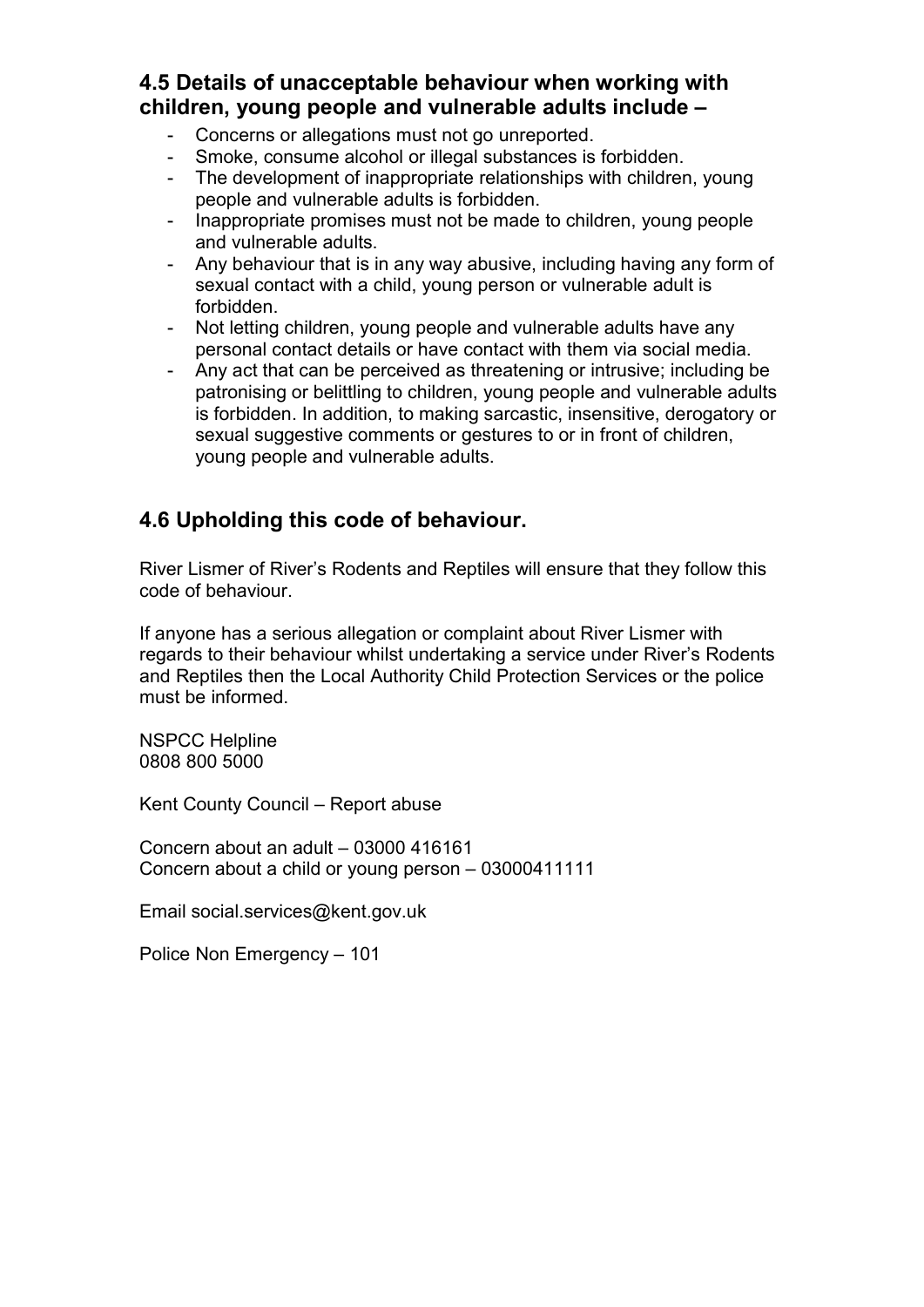## 5. Behaviour codes for children, young people and vulnerable adult.

This code of behaviour aims to make sure everyone who participates in River's Rodents and Reptiles service knows what is expected of them and feels safe, respected and valued.

The 3 main rules, introduced at the beginning of every service are –

- 1. To keep voices quiet, no screaming or shouting
- 2. To remain seated, no standing or moving around
- 3. To wash hands at the end of the service.

River's Rodents and Reptiles will make sure that everyone who books a service will be made aware of the code of behaviour and they understand the consequences of inappropriate behaviour.

We expect people who take part in our service to display appropriate behaviour at all times. This includes behaviour that takes place outside of our organisation and behaviour that takes place online.

#### 5.1 Children, young people and vulnerable adults should –

- Cooperate with others.
- Be friendly.
- Listen to others.
- Be helpful.
- Have good manners.
- Treat everyone with respect.<br>- Take responsibility for their h
- Take responsibility for their behaviour.
- Talk to a responsible adult about anything that worries or concerns them.
- Follow this code of behaviour and other rules (including the law).
- Join in and have fun!

#### 5.2 Children, young people and vulnerable adults should not –

- Be disrespectful to anyone else
- Bully other people (online or offline)
- Behave in a way that could be intimidating
- Be abusive towards anyone

This code of behaviour is part of our process for making sure everyone who takes park in our service receives the support they need.

#### 5.3 Minor or first time incident.

If there is behaviour that does not follow our behaviour code, River Lismer will remind the participants about it and ask for it to be complied with. They will give the participant an opportunity to change their behaviour.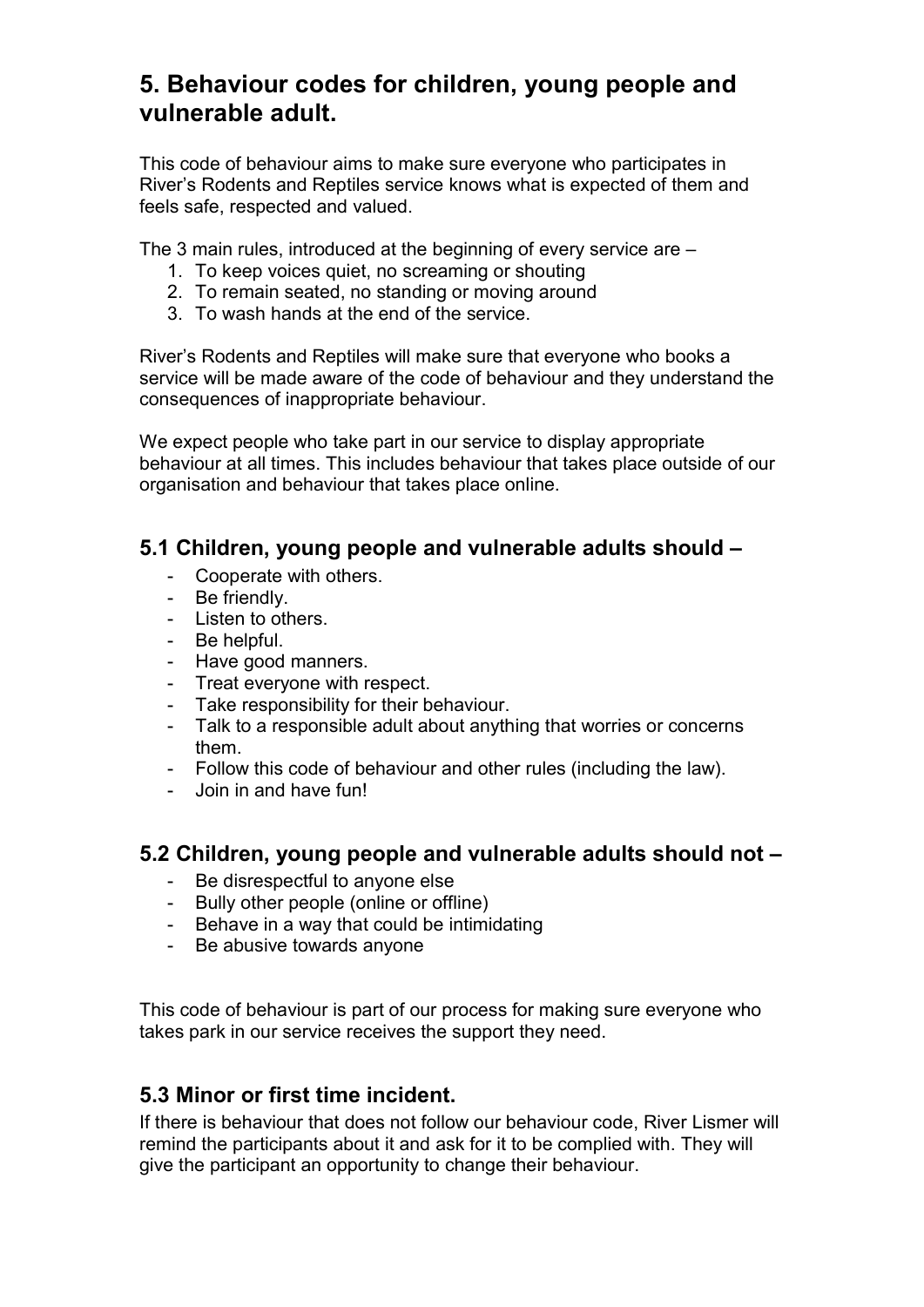### 5.4 Formal warming

If the negative behaviour continues after the first reminder, or if the behaviour becomes more serious, River Lismer will alert a senior member of staff at the venue.

## 5.5 Final warning

If the support we have put in place is not helping to change the behaviour, there will be a need to give a final warning. River Lismer and the senior member of staff at the venue is discuss the best plan for the safety of the other children, young people and vulnerable adults and of course the animals.

## 5.6 Child Protection Procedures

If any member of staff or volunteer becomes concerned that any behaviour suggests a child, young person and vulnerable adult needs protection or that they may present a risk of harm to other children, young people and vulnerable adults, they will follow the Child Protection Procedure. This may involve making a referral to the local authority.

### 5.7 The role of parents and carers

We see parents and carers as valuable partners in promoting positive behaviours and will involve them as appropriate.

# 6. Photography and sharing images guidance.

River's Rodents and Reptiles has the following photography and filming policy statement to protect children, young people and vulnerable adults who take part in River's Rodents and Reptiles service specifically those where photographs and videos may be taken.

- All staff and volunteers must not take photos or video of any child, young person and vulnerable adult on any device.
- Senior members of staff at the venues must gain their own consent for any photograph or videos taken on any device.
- Parents and carers are advised to only take photos or videos of their own children, young people and vulnerable adults on their own devices.
- Only photos or video posted online or emailed to River's Rodents and Reptile, by a senior member of staff, parent or carer, where permission is gained from within the venues own Safeguarding Policy and Child Protection Procedure, can be used for promotional purposes.
- If consent cannot be gained from a child, young person and vulnerable adult, photos or video of just a child's, young persons and vulnerable adult's hands touching an animal is allowed.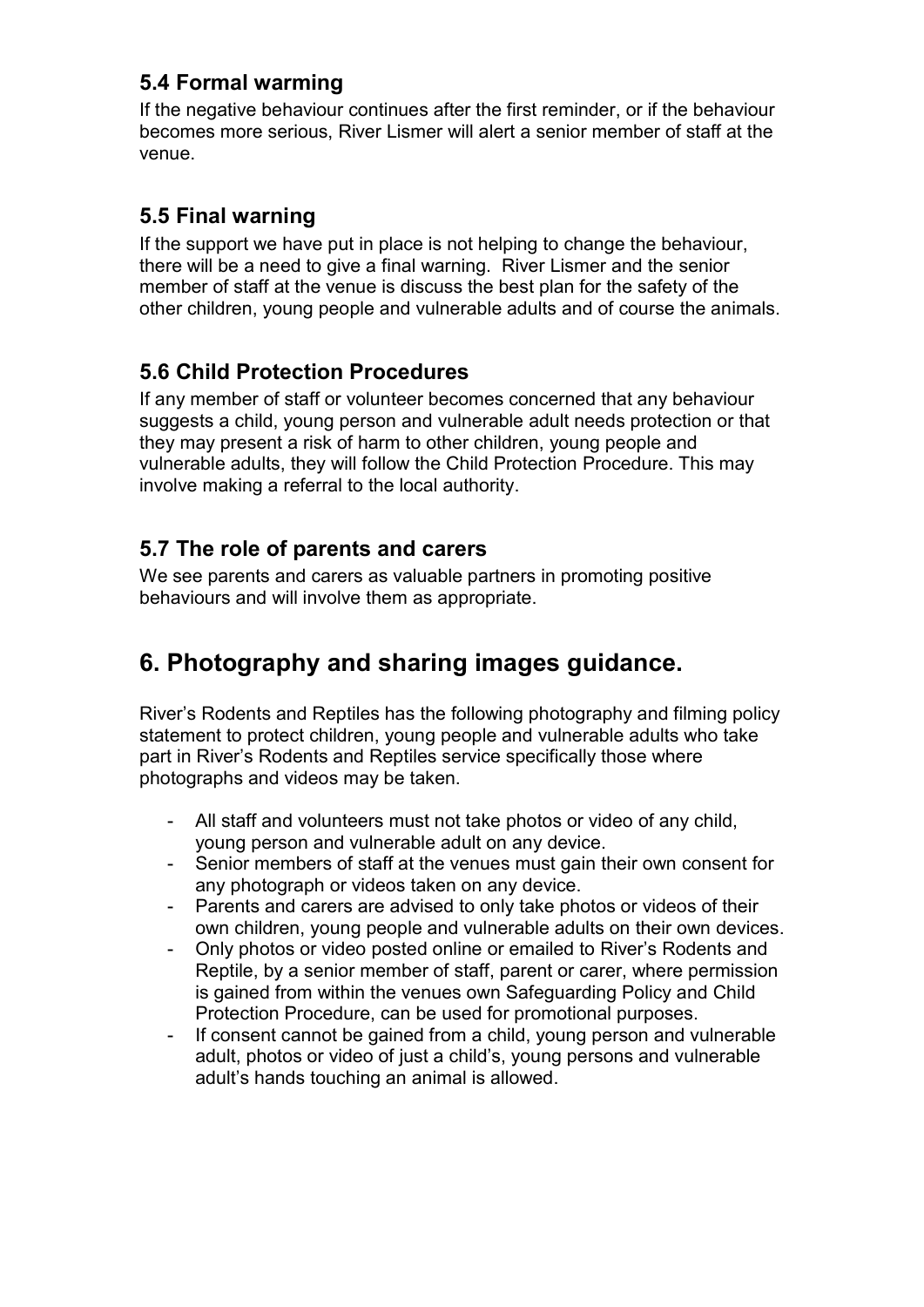### 6.1 Storage of images

River's Rodents and Reptiles will store photographs and videos of children, young people and vulnerable adults that have been sent to us securely, on a password protected laptop and password protected mobile phone.

Images will be stored for a period of 5 years and then deleted from both password protected laptop and password protected mobile phone.

## 7. Anti-bullying.

River's Rodents and Reptiles has the following anti-bullying policy statement –

- To prevent bullying from happening between children, young people and vulnerable adults who are a part of our organisation or take part in our service.
- To make sure bullying is stopped as soon as possible if it does happen and that those involved receive the support they need.
- To provide information to all staff, volunteers, children, young people and vulnerable adults and their families about what we should all do to prevent and deal with bullying.

This policy statement applies to anyone working on behalf of River's Rodents and Reptiles.

Bullying includes a range of abusive behaviour that is repeated or intended to hurt someone either physically or emotionally. Children, young people and vulnerable adults should never experience abuse of any kind; and we have a responsibility to promote the welfare of children, young people and vulnerable adults, to keep them safe and to practice in a way that protects them.

We recognise that bullying causes real distress. It can affect a person's health and development and at the extreme can cause significant harm. All children, young people and vulnerable adults regardless of age, disability, gender, race, religion or belief or sexual orientation, have the right to equal protection from all types of harm or abuse. Everyone has a role to play in preventing all forms of bullying (including online) and putting a stop to bullying.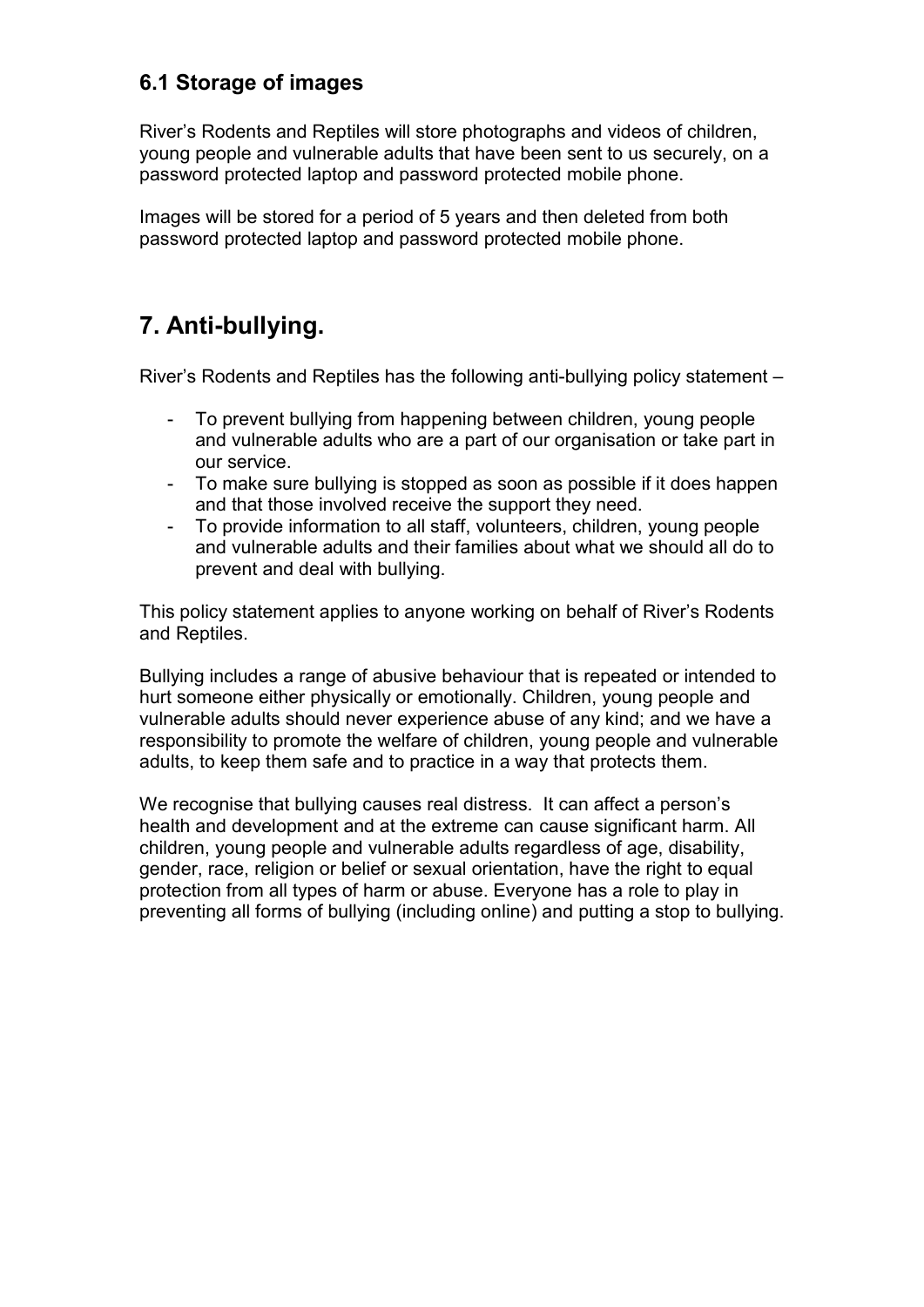## 8. Safer Recruitment.

River's Rodents and Reptiles currently only has River Lismer as a member of staff. The following policy is in place for the occurrence of any volunteers assisting in the Animal Handling sessions, or when the time comes that River's Rodents and Reptiles expands.

All staff and volunteers are recruited under the following policy statement –

- Safeguarding Policy and Child Protection Procedures protects all children, young people and vulnerable adults by implementing robust safer recruitment practices.
- Identifying and rejecting applicants who are unsuitable to work with children, young people and vulnerable adults.
- Responding to concerns about the suitability of applicants during the recruitment process.
- Responding to concerns about the suitability of staff and volunteers once they have begun their role.
- All staff and volunteers will participate in an induction to Safeguarding Policy and Child Protection Procedures.
- All staff and volunteers must apply for a DBS, which is less than a year old.
- Two referees must be provided to give a personal and profession overview of the candidate.
- Three proofs of identity must be provided, including Passport/Birth Certificate, Driving Licence and Proof of Address within the last 3 months.

## 9. Whistleblowing.

Staff and volunteers should feel confident about challenging the behaviour of others and voicing concerns. They can make a report to the police or Local Child Protection Services, or by contacting the Whistleblowing Advice Line on 0800 028 0285 or email help@nspcc.org.uk

## 10. Health and Safety.

See separate Health and Safety and Risk Assessment file.

Contact details c/o 21 Fallowfield Close Maidstone Kent ME14 5TW

River Lismer Contact numbers 07763 810250 River's Rodents and Reptiles **Contract Contract Contract Contract Contract Contract Contract Contract Contract Contract Contract Contract Contract Contract Contract Contract Contract Contract Contract Contract Contract Con** 

This policy statement came into force on 12<sup>th</sup> April 2020

We are committed to reviewing our policy and good practice annually.